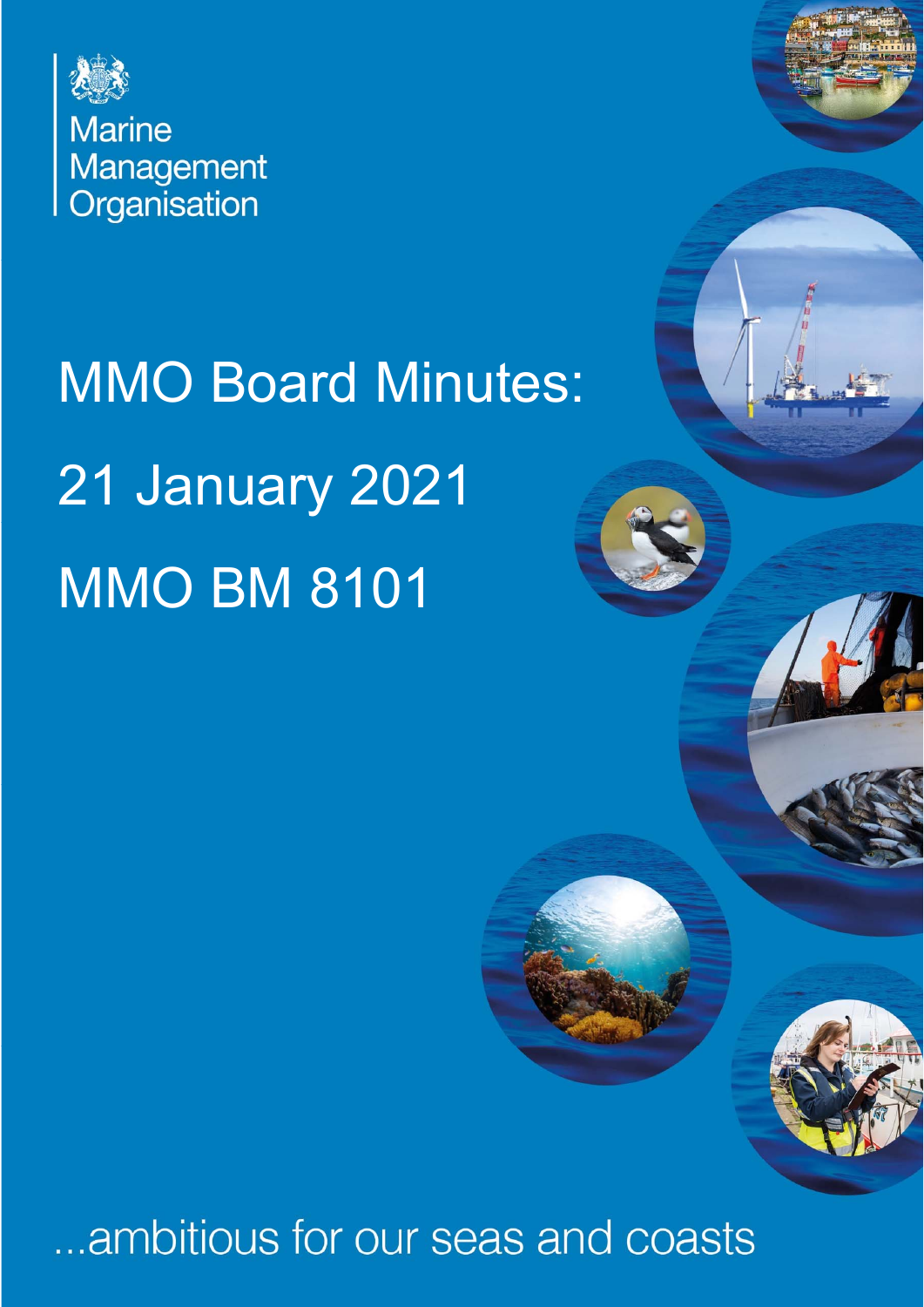| <b>Attendees</b>                                                          |  |  |
|---------------------------------------------------------------------------|--|--|
| <b>Board</b>                                                              |  |  |
| Hilary Florek (HF) - Chair                                                |  |  |
| Belinda Howell (BH) - Board Member                                        |  |  |
| Bill Dickson (BD) - Board member                                          |  |  |
| David Lyall (DL) - Board Member                                           |  |  |
| Peter Judge (PJ) - Board Member                                           |  |  |
| Robert Wilson (RW) - Board member                                         |  |  |
| Terence Jagger (TJ) - Board member                                        |  |  |
| Tony Delahunty (TD) - Board member                                        |  |  |
| William Roberts (WR) - Board member                                       |  |  |
| In attendance                                                             |  |  |
| Tom McCormack (TMc) - Chief Executive Officer                             |  |  |
| Andrew Wareing (AW) - Director of Digital and Analysis                    |  |  |
| Jenny Stewart (JS) -Director of Planning and Change                       |  |  |
| Michelle Willis (MW) – Director of Finance and Resources                  |  |  |
| Phil Haslam (PH) - Director of Operations                                 |  |  |
| Selina Stead (SS) - Chief Scientific Advisor                              |  |  |
| Trudi Wakelin (TW) - Director of Licensing, Marine Planning and Blue Belt |  |  |
| Anne Freeman (AF), Deputy Director, Domestic Fisheries and Reform, Defra  |  |  |
| Richard Hoskin (RH), Head of Fisheries Management & Marine Conservation   |  |  |
| Management                                                                |  |  |
| Sarah Cullen (SC) - Board Secretariat                                     |  |  |
| Danielle Lee-Moulding (DLM) - Board Support                               |  |  |
| Defra - by invitation                                                     |  |  |
| Neil Hornby - Defra Director, Marine and Fisheries                        |  |  |
| <b>Apologies</b>                                                          |  |  |
| None                                                                      |  |  |

**NOTE**: Meeting held via MS Teams due to the Coronavirus pandemic Attendees: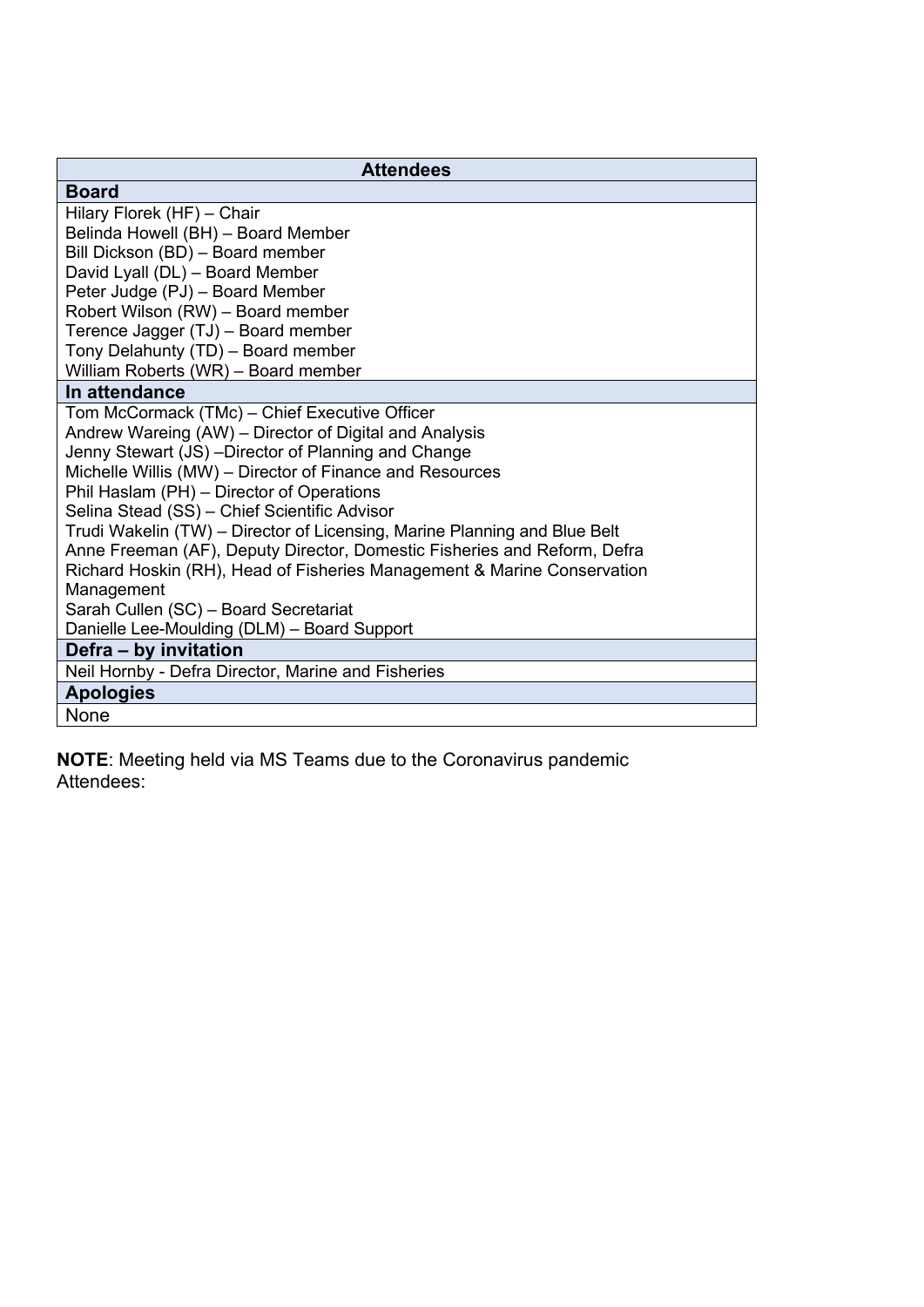#### 1. Welcome and Introductory Remarks

1.1. Hilary Florek (HF) opened the meeting and noted that there had been a tremendous amount of activity since the previous meeting. HF thanked all attendees and asked for her thanks to be shared with all colleagues across MMO. HF particularly noted the work undertaken by coastal teams and asked Phil Haslam (PH) to comment.

# 2. Declaration of Interests

- 2.1. HF asked for any new declarations of interest.
- 2.2. Terence Jagger (TJ) noted that while it was not a new declaration, he was a governance and development advisor for Immarsat. TJ had noted an item in the agenda requesting approval for invitation to tender for a new satellite framework for Blue Belt and while he did not feel that there would be a conflict, TJ wanted to remind the Board of this role.
- 2.3. Robert Wilson (RW) noted an existing position with the Drugs Policy Research Group providing consultancy on Covid 19 which enter into the public domain in due course.

#### **Governance**

#### 3. Draft minutes of 18 November, 2 and 22 December Board **Meetings**

3.1. HF asked for any points of accuracy on the draft minutes of the 18 November, 2 and 22 December Board meetings. HF noted that minor typos had been identified out of committee for correction. Selina Stead (SS) noted a minor typo with the draft minutes of the 2 December meeting. Minutes were accepted pending a correction of the typo's.

### 4. Actions arising and the Decision Log 18th November, the 2nd and 22nd December meetings

4.1 HF queried whether the Board were comfortable that the action and decision log accurately reflected the actions and decisions and the Board confirmed they were content.

#### **Operational and Financial**

#### 5. Post EU Summary/Round-Up

5.1. JS noted developments in relation to the new EMFF/MFF replacement fund Fisheries and Seafood Support fund (FaSS). The system needed building and also noted that two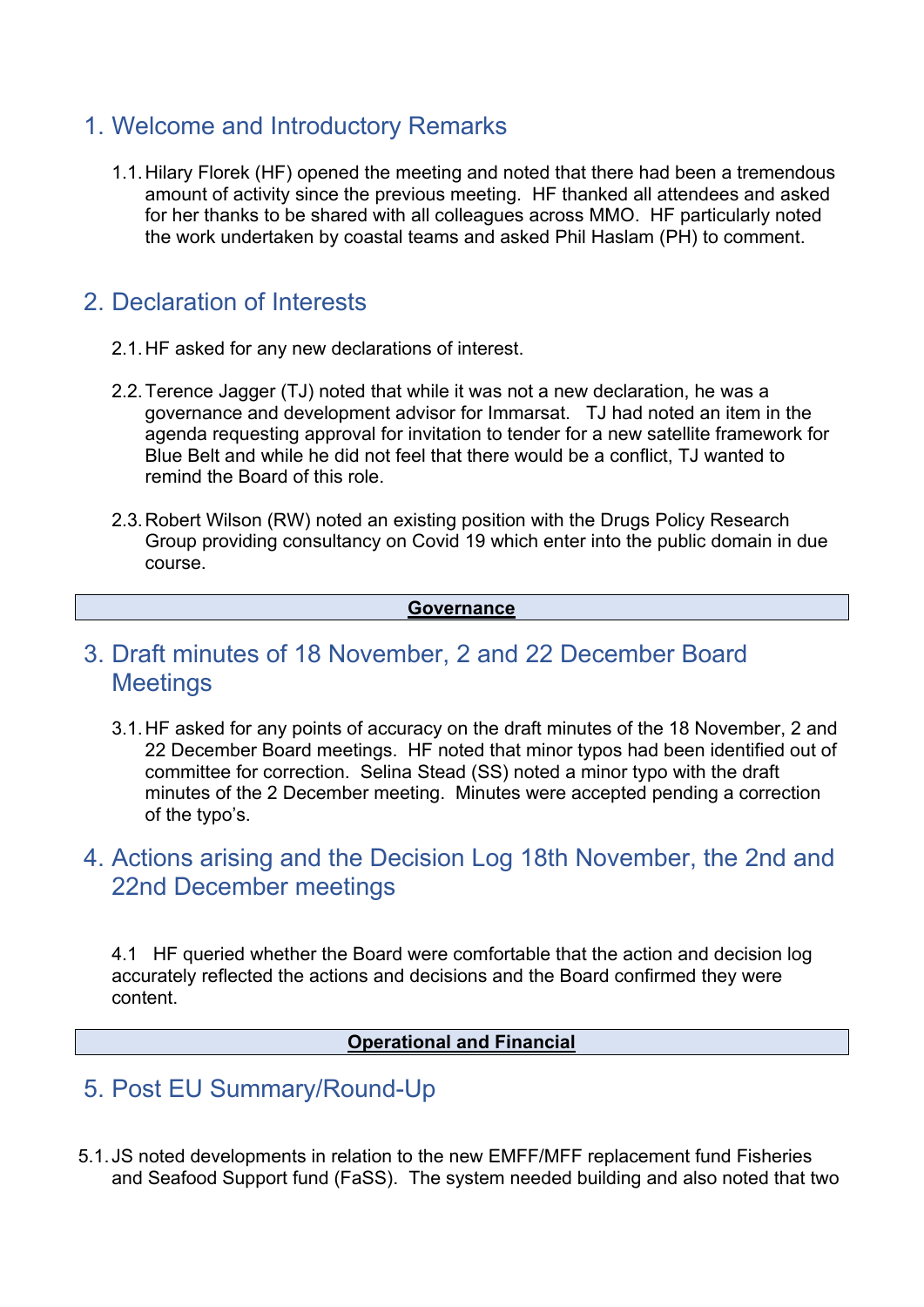operational readiness reviews which been undertaken before Christmas had assured the fund was ready to launch.

- 5.2. TMc advised that MMO was in a good position to launch and administer the funds though action to set up the funds was required quickly to respond to the need to support the sector. The Fisheries Response Fund had demonstrated that MMO could respond quickly and safely.
- 5.3. PH updated the Board on control and enforcement, quota and access to the 6-12nm in the light of EU Exit and Covid 19 and noted that progress with maritime security had been good.

# 6. Business Planning Update

- 6.1. On Capital we were still awaiting the final figure we think it would be broadly 12 million for 21/22 which was allocated to EU exit transition. This had been led by Andrew for Marine and Fisheries.
- 6.2. MW acknowledged that whilst this budget was based on a normal year pre-Covid, any savings we had made were not yet clear to input into offsetting the wider pressures. This would be clarified when we get the indicative EU allocation. Looking forward in preparation for the forthcoming Spending Review TJ offered to support to MW on how MMO could refine the response to Defra in making a stronger description of impact in light of the potential of reduced budgets.

# 7. Performance, Finance and Risk Pack (incl. H&S) – Q3 and YTD

- 7.1. Q3 and YTD position discussed
- 7.2. Commercial decision, the paper highlighted that the framework we use for Blue Belt surveillance expires in May, decision is needed to go out to tender to ensure a new framework is in place. It would return to the Board once tender is completed and at that point the funding envelope will be known, .

#### **Strategic Developments**

#### 8. Fisheries Management: 2021 & beyond

- 8.1. HF welcomed Anne Freeman (AF), Deputy Director, Domestic Fisheries and Reform and Richard Hoskin (RH), Head of Fisheries Management & Marine Conservation Management to present to Board on the future of Fisheries Management.
- 8.2. RH advised that the purpose of the paper was to signpost the Board on the future of fisheries management in the light of the UK becoming an independent coastal state and to explain the transition to new working arrangements through the next 5-10 years.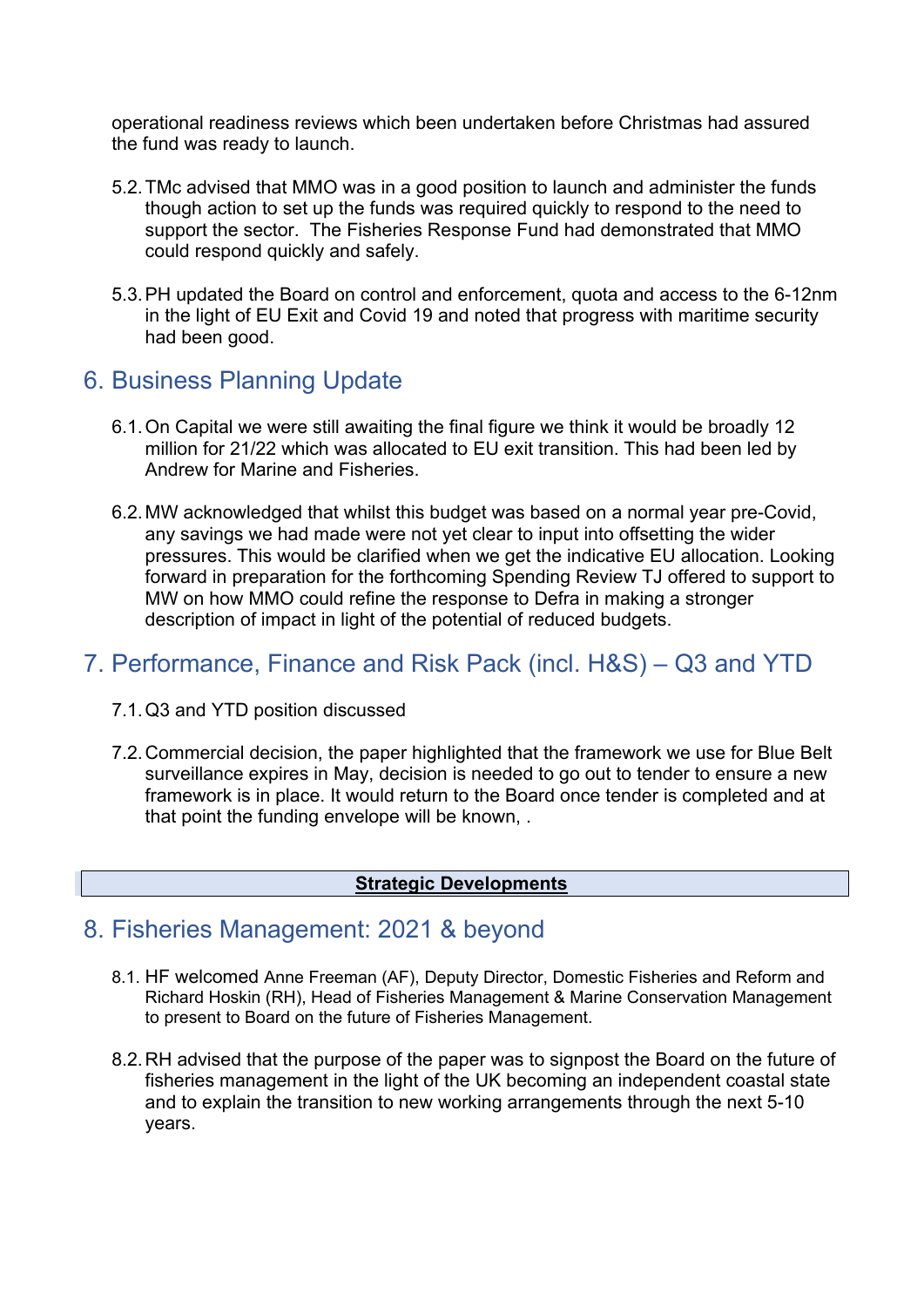8.3 DL queried what how MMO could strengthen the partnership with Defra. AF advised that she was aware of the complexities of the work and of the skills and capabilities needed. This would need to be worked through along with consideration of the balance of the responsibilities between Defra and MMO.

#### **Committee Reports and Subgroups**

#### 9. Draft minutes from 8 December ARAC

9.1. No comments noted from MMOB. WR highlighted marked improvement on licensing and income streams. Little variance in income compared to previous years. Accounts were delivered on time, congratulations to MW and finance team. .

#### 10. Update on strategy work

- 10.1. HF noted that the strategy of the MMO was a fundamental part of the Board's purpose and that since leaving the EU, it was an opportunity to reset the strategy .
- 10.2. JS advised that following a meeting on 20 January, there were three key points to draw to the attention of the Board. The plan to gather data and brainstorming with ELT had been completed which would allow the strategy document to be drafted. JS would continue to review the timeline to investigate whether it could be brought forward. The first draft would be shared with the Board to review and agree the main ambitions. These would include funding, international standing and services, commercial services, role within the environment and use of technologies and would be unconstrained by legislation and current divisions of responsibilities.

# 11. Evidence updates

- 11.1. AW updated the Board on progress with Evidence. AW advised that there was more focus on evidence for fisheries than ever before.
- 11.2 TJ queried whether the work on KPI's had progressed. AW advised that Simon Dixon and his team had reviewed the statistics to investigate the areas for improvement with the Operations team and would include the KPI's within the whole suite.

#### **Closing Matters**

#### 12. MMOB review of meeting

12.1. HF advised that the dates for the coming two years of Board and Committee meetings had been confirmed.